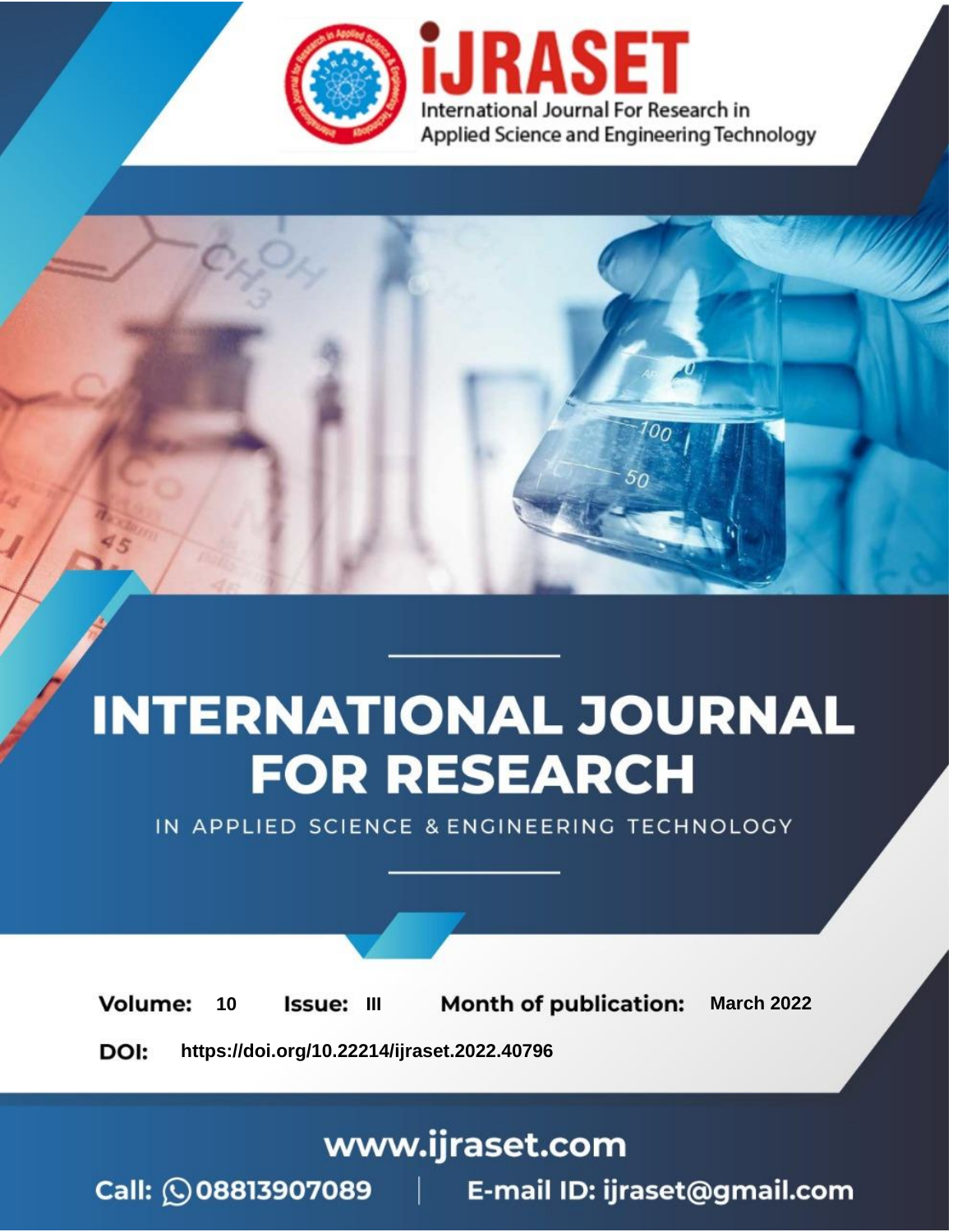

### **Re-assessment of excavated site, Rakhigari in Haryana**

Dr. Muzaffer Ahmad Khanday<sup>1</sup>, Sudhir Kumar<sup>2</sup>, Mubina Jan<sup>3</sup> *1, 2, 3Research Scholar of Govt. Degree College, Basohli*

*Abstract: Haryana is also one of the wealthier states of India and had been second highest per capital in come in the country at 138,859 in the year 2011-2012 and in the year 2012-2013 including the largest number of rural crorepatis mainly Ahirs and jats in India. Haryana is one of the most economically developed regions in the south Asia and its agriculture and manufacturing industry had experienced sustained growth since in 1970. Haryana is India's largest manufacturer of passenger cars, twowheelers and tractors. Since 2000 the state has emerged as the largest recipient of investment per capita in India. The city of Gurgaon has rapidly emerged as a major hub for information technology and auto-mobile manufacture of two wheelers Faridabad, Panchkula, Dharuhara, Bawal, Sonipat, Panipat, Yamuna, Nagar and Rewari are also industrial hubs. With the Panipat refinery being the second largest refinery in south Asia, there are also long established steel, plywood, paper and textile industries in the state.*

*Haryana was the outermost location of the ancient Indus valley civilization with the centers such as Banawali and Rakhigari, is now a village of Hisar district. The site is dated to be over 5000 years old. Evidence pried roads drainage system, large rain water collection storage system, terracotta brick. Statue production and skilled metal work (in both precious metals) has been covered. Excavation conduct of Rakhigari includes that the settlement witnessed all the phases of Harapan (3200-2700 BC) as well as mature Harappan (2700-1800 BC). The position of Rakhigari is a unique Harappan site which promises to reveal new civilizations by a thousand years or more said a latest publication of department of Archaeology and museums, authored by vardan.*

*Keywords: Banawali Rakhigari Evidence Settlement Harppan Archaeology museuns*

#### **I. INTRODUCTION**

Haryana is the state of North India. It came to existence on 1 November 1966 as a newly created state carved out of the Punjab state of the basis of language. It has been a part of the Kuru region in north India. The name of Haryana is found mentioned in the  $12<sup>th</sup>$ century AD by the Apabharmshd writer Vibudh Shridhar (1189-1230 vs.).it is bordered by Punjab and Himanchal Pradesh to the North, and by Rajasthan to the west and south .the river Yamuna defines its eastern border with Uttarakhand and Uttar Pradesh .Haryana also surrounds the country's capital Delhi on three sides, forming the Northern, western and southern borders of Delhi. Consequently, a large area of south. Haryana is included in the national capital region for purpose of planning for development.

Sites in Haryana were part of the Indus valley and Vedic civilization several decisive battes were fought in the area, which shaped much on the History of India. These include the epic battle of Mahabharata at kurukshetra mentioned in the Hindu mythology including recite o the Bhagavad Gita by Krishna and the three battles of panipat. Haryana was administered as part of the Punjab province of British India, and was carved out on linguistic lines as India's  $17<sup>th</sup>$  state in 1966. Haryana is now a leading contributor of the country's production of food grains and milk. Agriculture is the leading occupation for the residents of the state. The flat arable lands irrigated by submersible pumps land an extensive canal system. Haryana contributed heavily to the green revolution that made India self sufficient in food production in the 1960.

#### **II. BRIEF HISTORY**

The name of Haryana could mean "the abode of God'' derived from the Sanskrit word Hari (the Hindu God Vishnu) and Ayana (home).'' Scholars such as Munilal, Murli chand Sharma, H.A Phadke and Sukhdev Singh Chib believe that the name Haryana comes from the words Hari (Sanskrit Harit, "Green") and Aiyana (Forest). Haryana name was probably derived from the great Rana Har Raj, a great general of Samrat Prithviraj Chauhan, who settled down along with the folks from his clan in the plains of present day Haryana and therefore was the largest and the most powerful occupant of present day Haryana. He is also popularly known as Rana Harraa .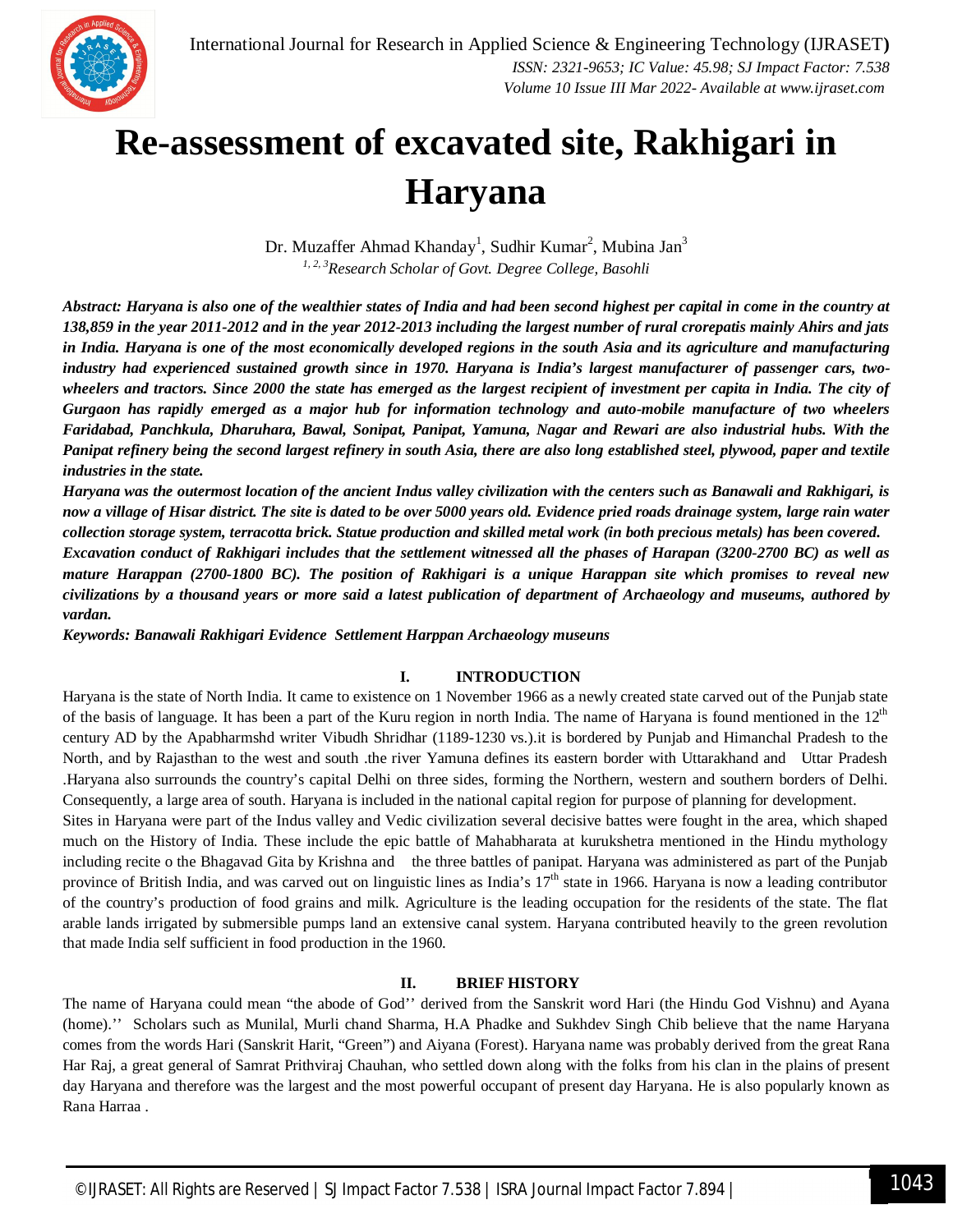International Journal for Research in Applied Science & Engineering Technology (IJRASET**)**



 *ISSN: 2321-9653; IC Value: 45.98; SJ Impact Factor: 7.538 Volume 10 Issue III Mar 2022- Available at www.ijraset.com*

#### **III. GEOGRAPHY OF HARYANA**

The state of Haryana is located in the North-western part of India. The river Yamuna flows on the eastern boundary of the state. The Shivalik mountain range flanks the state on its north; the state of Himanchal Pradesh is also on its Northern side.

On the western side, it is flanked by the state of Punjab. At the southern side, the state is flanked by the Aravalli hills and the dessert of Rajasthan. On the eastern side, utter Pradesh is the neighbouring state, which touches it only for a limited length. As soon as one crosses the Yamuna River on the eastern side, one enters Uttar Pradesh.

 The total area of state Haryana is 44,212 square kilometres. Its total population is 2,10,82,989. As per census (2001), Area wise, Haryana is a moderately large state. All others state of the country are larger (in terms of area) except kerla, Goa Mizoram, Nagaland, Sikkim, Himanchal Pradesh and Kashmir.

#### *A. Terrain*

Haryana is at a height of 700-900 feet above the mean sea level meals. Its terrain can be divided into four parts. The brief description of its towns, cities, and terrain is as follows.

Haryana has a total of 106 cities and towns. It has 6,955 villages. For administrative purposes the whole state has been further subdivided into 4 divisions –Ambala, Rohtak, Gurgaon and Hissar. There are 21 districts, 51 sub-divisions, 71 tehsils, 44 sub tehsils and 119 blocks. Haryana is situated in the north between 27° 37° to 35° latitude and between 74°28° to 77°36 ° longitude. Haryana has uttar Pradesh on eastern border, Punjab on western border16.Himanchal Pradesh and Shivalik hills on its northern border in Delhi, Rajasthan and Rravalli hills on its southern border. The attitude of Haryana varies between 700 feet to 900 feet above the mean sea level. Haryana has four main types of terrain as follows

#### *B. Shivalik Hills*

The altitude varies between 900 to 2300 meters. These hills are Source Rivers like Sarasvati, Ghagger, Tangri and Markanda. It is cold region, which receives rainfall in plenty

#### *C. Ghaggar Yamuna Plain*

#### It is divieded into two parts:

The higher one is called bangara while the lower one is called khaddar. The alluvium plain is made up on sand, clay, silt and hard calcareous balls like gravels, winters are very cold where as summers are very hot. Rainfall occurs in plenty. Trees of sheesham, papal, Banyan, Mango, Neem and jamun are found here.

#### *D. Seni-Desert Sandy Plain*

The area is borders the state of Rajasthan and includes the districts of Sirsa and parts of Fatehabad, Hissar, Bhawni and Mahedragarh district. Rainfall is scarce and hot dry winds blow at high speeds keekar, Thor, Kir and other thorny Sheubs are found here.

#### *E. Aravalli Hills*

This is a dry area with uneven and irregular land scape. State is taken out of this area. There is minimum rainfall here.

#### *F. Climate of Haryana*

Climate of Haryana is similar to those other states of India lying in the northern plains. it is very hot in summer with temperature going up to a peak of 50° Celsius. The hottest months are May and June and coldest being December and January .Rainfall is variable Shaivalik hills region being the lowest and the Aravalli hills region being the lowest. About 80% of the rainfall occurs during the monsoon season July, September and, sometimes causes local floods.

#### *G. Rakhigari*

Rakhi is a village in Hisar district in the state of Haryana in India. It is around 150 km from Delhi. In 1963 archaeologists discovered that the village was the site of the largest known city of the so called Indus valley civilization, a city that was much larger and more ancient than Harappan and Mohenjo-Daro site. It is situated on the dry bed of the river sarasvati, which once followed here and is believed to have dried up by 2000 BC. The village in Haryana sitting on the top of rare Archaeological site, that is older and large than Mohenjo-Daro, perhaps the best known human settlement of Indus valley civilization.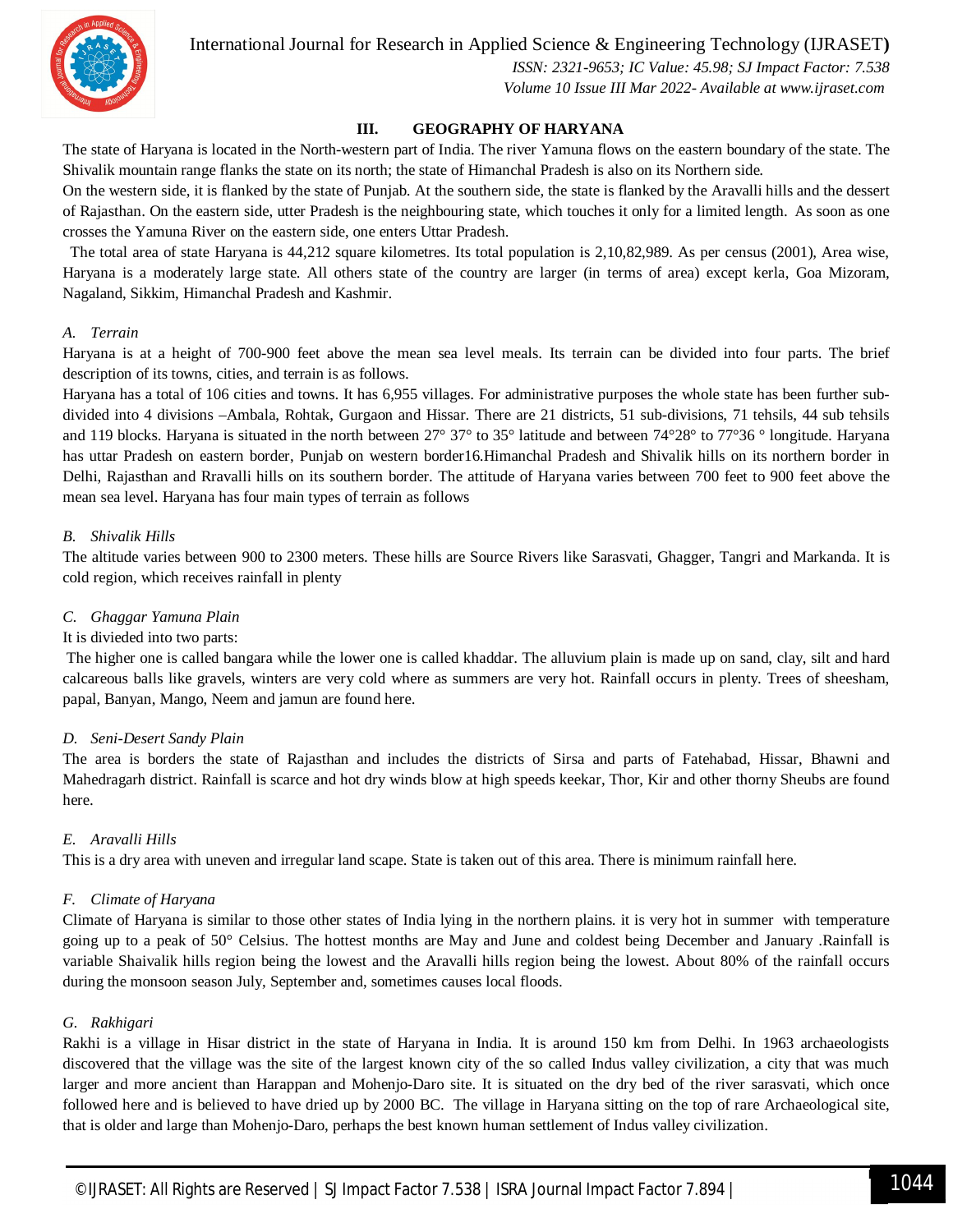

International Journal for Research in Applied Science & Engineering Technology (IJRASET**)**  *ISSN: 2321-9653; IC Value: 45.98; SJ Impact Factor: 7.538*

 *Volume 10 Issue III Mar 2022- Available at www.ijraset.com*

Research and officials in Haryana have indicated that this could indeed by true for Rakhigri village in Haryana Hisar district. It is about 200 km from Chandigarh. It is located on the jind-hansi road, about 8 km from Normand town. The seven mounds in the area could change history related to the Indus valley civilization (now refers to as the Harappan civilization) on the views of researcher. Vijay Vardhan, Haryans principal secretary for archaeology and museums, told IANS, the site could be throw up new information about the Indus valley civilization. Archaeologists, who have been to Rakhigiri say that the town under north. These mounds could be larger and even 800 years old than Mohenjo-Daro.

#### *H. Excavation*

Since 1997 the archaeological survey of India has under taken a detailed excavation of the site, revealing the size of the lost city (at least 2.2 km2) and recovering numerous artefacts, some over 5,000 years old. Rakhigarhi was occupied at early Harappan times. Evidence of paved roads, drainage system, large rain water collection storage systems, terracotta bricks, statue production and skilled metal working (in both bronze and precious metals) has been uncovered jewellery, including bangles made from terracotta, conch shells gold and semi precious stones, have also been found.

Excavation conduct at Rakhigari indicates that the settlement witnessed all the phases of the Harappan (3200-2700 BC), as well as mature Harappan (2700-1800 BC). The position of Rakhigari is a unique Harappan site which promises to reveal new civilization contours by publishing the Indus valley civilization by a thousand years or more said, a latest publication of the department of archaeology and museums, authored by vardan. The present Rakhigari village stands on three of the seven mounds under which are the archaeological site exists 4 mounds are clear for excavation, while the present village will have to be moved to excavate remaining three mounds, vardhan said, the area and dimensions of Rakhigari make it possibly the largest Indus valley civilization in India sub-continent. The excavation at the site so far has revealed all the defining feature of Indus valley civilization. Pottery, kiln, wheel made pottery backed to red colour, Indus script on the seals and other layout feature, and other traditions of the civilization. The town of Mohenjo-Daro was discovered in 1922. Following the excavations at Harappan other places =. Mohenjo-Daro was

recognised as the earliest city of Indian sub-continent. Haryana itself is home to over 100 Early Harappan sites (2500-2200BC). Most of these lie in kurukshetra, Ambala, Hisar, Bhiwani and Rohtak district etc.

#### *I. Rakhigari The Biggest Harappan Site*

The discovery of two mounds in January at the Harappan site of Rakhigarhi in Hisar district, Haryana, has led to archaeologists establishing it as the biggest Harappan civilization site. Until now, specialists in the Harappan civilization had argued that Mohenjo-Daro in Pakistan was the largest among the 2,000 Harappan sites known to exist in India, Pakistan and Afghanistan. The archaeological remains at Mohenjo-Daro extend around 300 hectares. Mohenjo-Daro, Harappa and Ganweriwala (all in Pakistan) and Rakhigari and Dholavira (both in India) are ranked as the first to the fifth biggest Harappan sites.

With the discovery of two additional mounds, the total area of Rakhigari site will be 350 hectors, asserted Professor Vasant Shinde, vice chancellor/ director Deccan College post-graduate and research institute. A deemed-to-university in Pune, the 2 mounds are in addition to the seven mounds for already discovered at Rakhigari, about 160 km from New Delhi. The 8 and 9 mounds, spread over 25 hectares each, are situated to the east and west of the main site. Villagers have destroyed much of these mounds for civilization. A team archaeology teachers and students of the Deccan College discovered them when they surveyed the site in January.

Dr. Shinde, a specialist in Harappan civilization and director of the current excavation at Rakhigari, called it 'an important discovery' he said, "our discovery makes Rakhigari the bigger than Mohenjo-Daro. The 2 new mounds show that the Rakhigari site was quite extensive. They have the same material as the main site. So they are part of the main site. On the surface of mound nine, we noticed some burnt clay clots and circular furnaces indicating this was the industrial area of the Harappan site of Rakhlgarhi.

Dr. Shinde had earlier led the excavation done by the Deccan College at the Harappan sites of Farmana, Girawad and Mitathal, all in Haryana. On the surface of mound eight were found terracotta bangles, cakes pottery pieces, typical of the Harappan civilization, said Nilesh Pashal, research Assistant, Department of Archaeology Deccan College.

#### *J. Artefacts Found*

From January 10, the Deccan college team has excavated five trenches on the slop of the mound four and another trench in the barial mound numbered seven. The excavation in mound four has yielded a cornucopia of artefacts, including a seal and a potsherd, both inscribed with the Harappan script, potsherds painted with concentric circles, fish-net designs, wavy patterns, floral designs and geometric designs, terracotta animal figures, cakes, hop scotches and shell bangles, all belonging to the mature Harappan phase of the civilization. The 5 trenches have revealed residential rooms, bathroom with a soak jar, drainages, a hearth, a platform etc.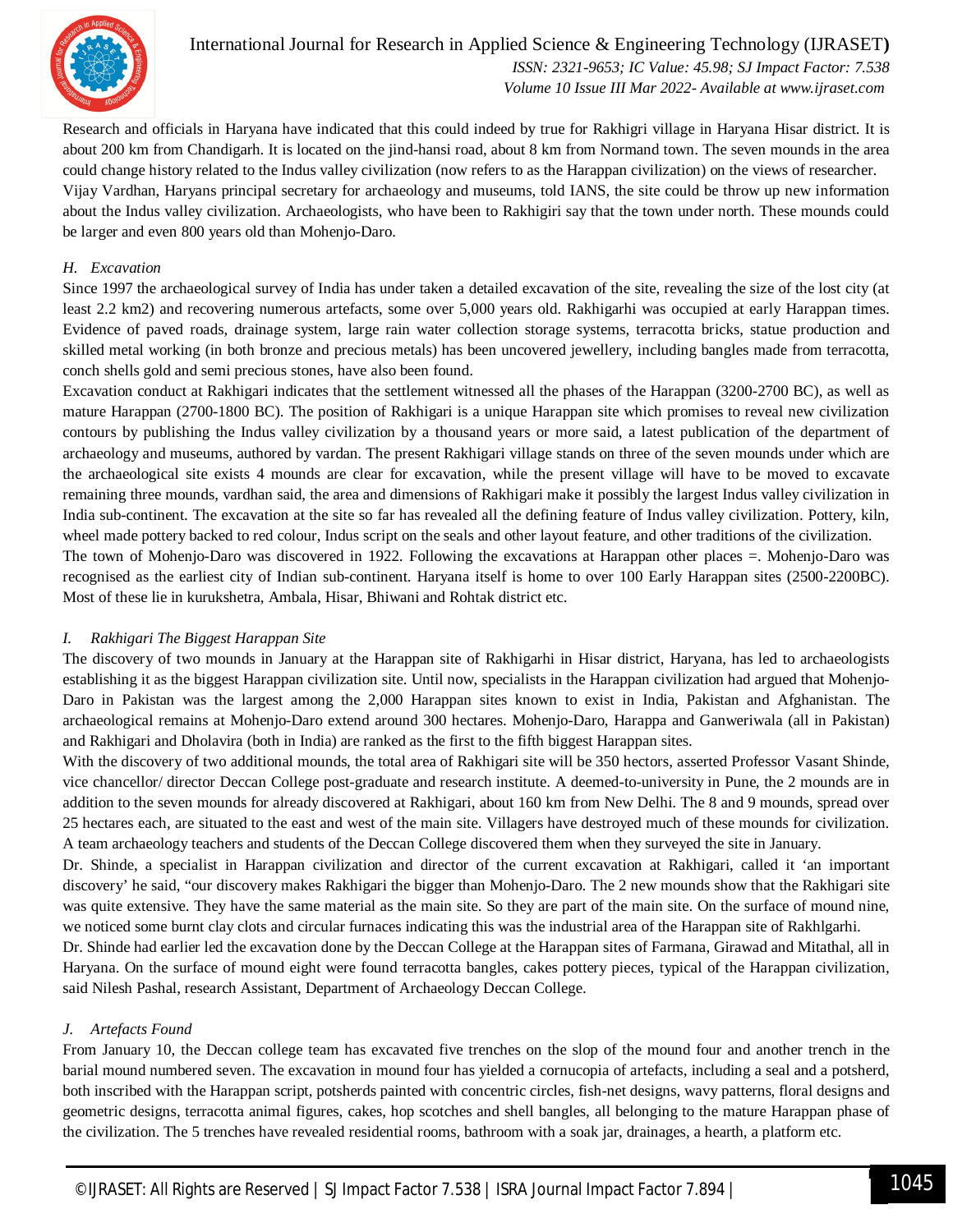

International Journal for Research in Applied Science & Engineering Technology (IJRASET**)**

 *ISSN: 2321-9653; IC Value: 45.98; SJ Impact Factor: 7.538 Volume 10 Issue III Mar 2022- Available at www.ijraset.com*

The residential rooms were built with mud bricks. The complex revealed different structural phases, said kanti pawar, assistant professor, department of Archaeology.

Much of the Harappan site at Rakhigarhi lies buried the present day village, with several hundreds of houses built on the Archaeological remains. The villager's main occupation is cultivation of wheat and mustard and rearing of buffaloes, an important problem about the Harappan culture. Dr. Shinde said, the Harappan civilization had three phases. The early Harappan from circa 3500 BCE to circa 2600 BCE and the mature Harappan which lasted from circa 2600 BC to circa 2000 BC and later Harappan from circa 200 BCE to 1600 BC.

It was earlier thought that the origin of the early Harappan phase took place in Sind, in present-day Pakistan, because many sites had not been discovered then. In the last ten years, we have discovered many sites in this part of Haryana and there are at least five Harappan sites such as Kunal, Bhirrana, Farmana Girawad and Mitathal, which are produced early dates and where the early Harappan could be go back to 5000 BCE. And we went to confirm it. Rakhigarhi is an ideal candidate to believe that beginnings of Harappan civilization took place in the Ghaggar basin in Haryana and it gradually grew up from here. If we get the conformation it will be interesting because the origin would be having taken place in Ghaggar basin in India and moved to Indus valley. That is one of the important aims of our current excavation at Rakhigari.

#### *K. Ancient Granary Found In Haryana*

A 'beautifully made' granary, with walls of mud-bricks, which are still in a remarkably good condition, has been discovered in justconclude excavation of Rakhigari village, a Harappan civilization site in Haryana. The granary has rectangular and aquarist chambers. Its floor is made of ramped earth and plastered with mud. Vasant Shinde said, "We excavated 7 chambers in the granary from the mature of the structure. It appears to big structure because it extends on all sides. We do not know whether it is a private or public granary. Considering that it extends on all sides it could be a big public granary." He called it a "beautifully made structure" With mud bricks. The excavating teams found several traces of line and decomposed grass on the lower portion if the granary walls. This is significant indictors that it is a stoked house for storing grains because line act as insect and grass prevent moisture from interning the grains. This is a strong proof for understanding the function of the structure explained Dr. Shinde, a specialist in the Harappan civilization.

#### *L. Area*

The sites are 224 hectares the largest in the country. This estimation places Rakhlgarhi bigger than Mohenjo-Daro in size. However some estimates put in a little less area. In size dimension static location and unique significance of the settlements, Rakhlgarhi matches Harappa and Mohenjo-Daro at very level. Three layers of early nature and layer phase of Indus valley civilization have been found at Rakhlgarhi what was so hot been founds indicates that Rakhlgarhi settlements witnessed all the three phases. The sites antiquities drainage system and signs of small scale industry are in continually with other Indus sites. But major the portion of this site has not been excavated yet.

#### *M. Discoveries*

Digging so far reveals a well planned city with 1.92 m wide roads, a bit wider than in Kalibangan. The pottery is similar to Kalibangan and Banawali. Pits surrounded by walls have been found, which are thought to be sacrificial pits or for some religious ceremonies. Fire was used extensively in their religious ceremonies. There are brick lined drains to handle sewage from the houses. Among other things that have been found are terracotta statues, weights, bronze artefacts, combs, copper fish hooks, needles and terracotta seals. A bronze vessel has been found which is decorated with gold and silver. A gold foundry with about 3000 unpolished semi-precious stones has been found. Many tools used for polishing these stones and a furnace were found there A burial site has been found with 11 skeletons, with their heads in the north direction. Near the heads of these skeletons, utensils for everyday use were kept. The three female skeletons have shell bangles on their left wrists. Near one female skeleton, a gold armlet has been found. In addition semi precious stones have been found lying near the bead, showing that they were part of some sort of necklace. Fire altars and apsidal structures were revealed in Rakhigarhi. Cotton cloth traces preserved on silver or bronze objects were known from Rakhigarhi, Chanhudaro and Harappa. An impressive number of stamps seals were also found at this site.

#### *N. Hakra ware*

The site has thick deposits of `Hakra Ware' (typical of settlements dating back before the early phases of Indus Valley and dried up Sarasvati river valley). It also has 'Early and 'Mature' Harappan artefacts. The solid presence of the Hakra Ware culture raises the important question, 'Did the Indus civilization come later than it is recorded?"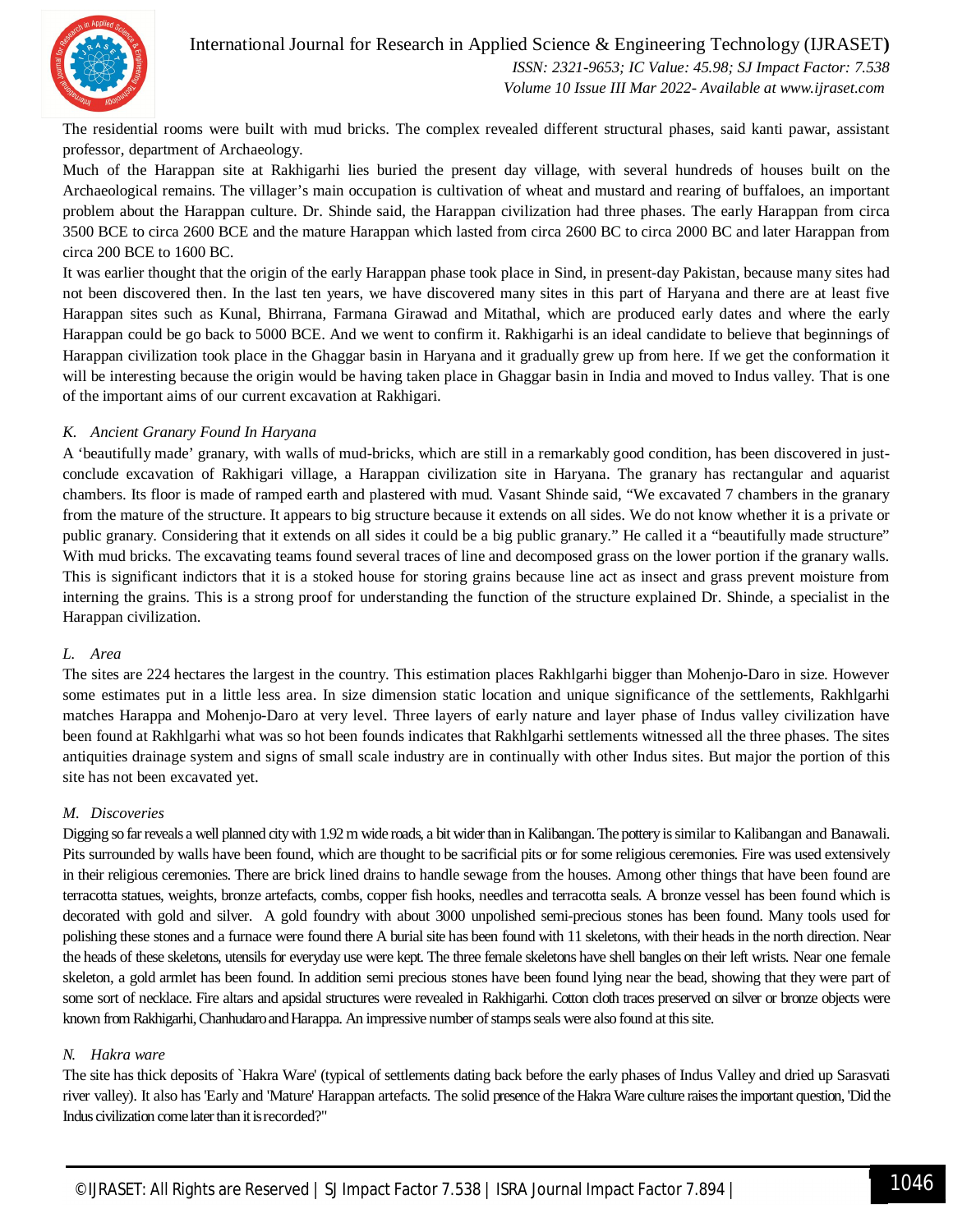

The Hakra and the early phases are separated by more than 500-600 years and the Hakra people are considered to be the earliest Indus inhabitants. Although the carbon-14 dating results are awaited, based on the thick layers of Hakra Ware at Rakhigarhi, it is said that the site may date back to about 2500 BC to 3000 BC.

#### *O. Cemetery*

A Cemetery of Mature Harappan period is discovered at Rakhigarhi, with eight graves found. Often brick covered gravel pits had wooden coffin in one case. Different type of gravel pits were undercut to form an earthen overhang and body was placed below this; and then top of grave was filled with bricks to form a roof structure over the grave.

The size and uniqueness of Rakhigarhi has drawn much attention of archaeologists all over the world. It is mater to Delhi indicating the spread of Indus valley civilization up to this distance on north India. Much of the area is yet to be executive and details to be published from this site. Another related site in the area is Mitathal, which is still awaiting excavation. Other excavated early Harappan levels in Haryana include those at Siswal (Bhan 1973) bale (1983-84) etc. But apart from the ceramic details there is hardly anything interesting at these sites. In eastern Punjab, Moherana in the Sangrur district shows in its early Harappan phase some kalibangan type of pottery, traces of mud platforms, tandoor's ovens terracotta bangles heads cakes and cart frames and static and finance beads. Rohira in the same district seems to be another site in Punjab where some early Harappan remains has been excavated. it may further be noted that in the Mansa taluk tehsil of Bhatinda distic Punjab, eight pre Harappan sites located at Gurnkalan, Hassar, Gurna, Baglianda, Ther lakhmiwala, Naiwala ther and dhawan are huge in dimensions.

The issue of a pre-Harappan phase in Gujarat has been kept alive since S.R. Rao 1963 clearly reported a micaceous red ware of the Harappan context in the region. M.K. Dhavalikar and G.L. possehl 1992 have discussed the evidence from nagwada in the Rupen estuary, Dholavira in the great Rann of Kutch and Prabhas Paten (somnath) on the west coast of the Saurashtra peninsula. To begin with, no separate and pre-Harappan micaceous were level could be isolated, Second even a nagwada although some pottery from a burial site is supposed to have possessed affinities with the amri pottery in Sind. The premise of the amri connection in pre-Harappan Gujarat is certainly not beyond dispute. Again the two early radio carbon dates from the earliest level at Prabhas paten (2800 to 2900 BC celebrated) are no doubt interesting, but one notes that as late as in 1984 Dhavalikar was arguing that a pre-2000 BC date for this level was unlikely. This only solid evidence in the regarded has emerged from Dholavira where R.S. Bisht (1991) has strait graphically isolated a pre-Harappan culture (60-70 cm thick) while shows wheel made red and comb-incised/reserved slip wares. The occasional addition of white to other wise dark-coloured painting has been considered by Dhavalkar and possehl (1992) interesting because painting in which is one of the hallmarks of early Harappan, accruing in the amri nal, Kot diji and Sothi complexes bisht reported a good knowledge of the use of copper. The clear nature of the evidence leaves no doubt as to the extension of the early Harappan in Gujarat.

In the light of what is started above it is hardly a matter of surprise that the number of mature Harappan sites in the flood plain of the Indus-Nara interfluves in sind proper should be only be 14-15 (flam 1981 map) whereas equal number, if not more, of these sites have been found in the kirther piedmont and kohistan. In flam's map the combined stream of the Indus the nara flows in to the RAAN and thus the mature Harappan sites in along the Nara/Hakra into Kutch and Kathiawar and the main land Gujarat, from a part of dissemination of the mature Harappan sites along the nara/hakra into Kutch first and then into Gujarat as whole and it is also natural that an early Harappan level should be isolated in Kutch as has been the case at Dholavira. If one were to be comment on the location of Mohenjo-Daro as that stage, one would point out that Mohenjo-Daro is located half way between Sikarpur at the mountain of the kachi plain and sehwan and thus, a part from being located in the most fertile part of sind, was centrally positioned in relation to the resources of the kirthar piedmont and kohistan and beyond on the one hand and the goods Indus through the kachni plain on the other. The whole area constitutes a clear and distinct economic zone of the Indus civilization and no doubt of its formative stage as well. However, as i have argued, the primary and earlier zone lay in cholistan.<sup>20</sup>

#### **IV. CONCLUSION**

To conclude it, thus we can say, Haryana is a state of North India. It came to existence on 1 November 1966 as a new created state carved out of the Punjab state on the basis of language. It has been a part of the kuru region in north India. The name of Haryana is found mentioned in the  $12<sup>th</sup>$  century A.D. by the Apabharmsha writer Vibuth Shridhar 489-1230. It is the bordered by Punjab and Himachal Pradesh to the North and by Rajasthan to the west and South. The river Yamuna defines its eastern border with Uttarakhand and Uttar Pradesh. Haryana is also surrounds the country capital of Delhi. Consequently, a large area of south, Haryana is included in the national capital region for purpose of planning for development.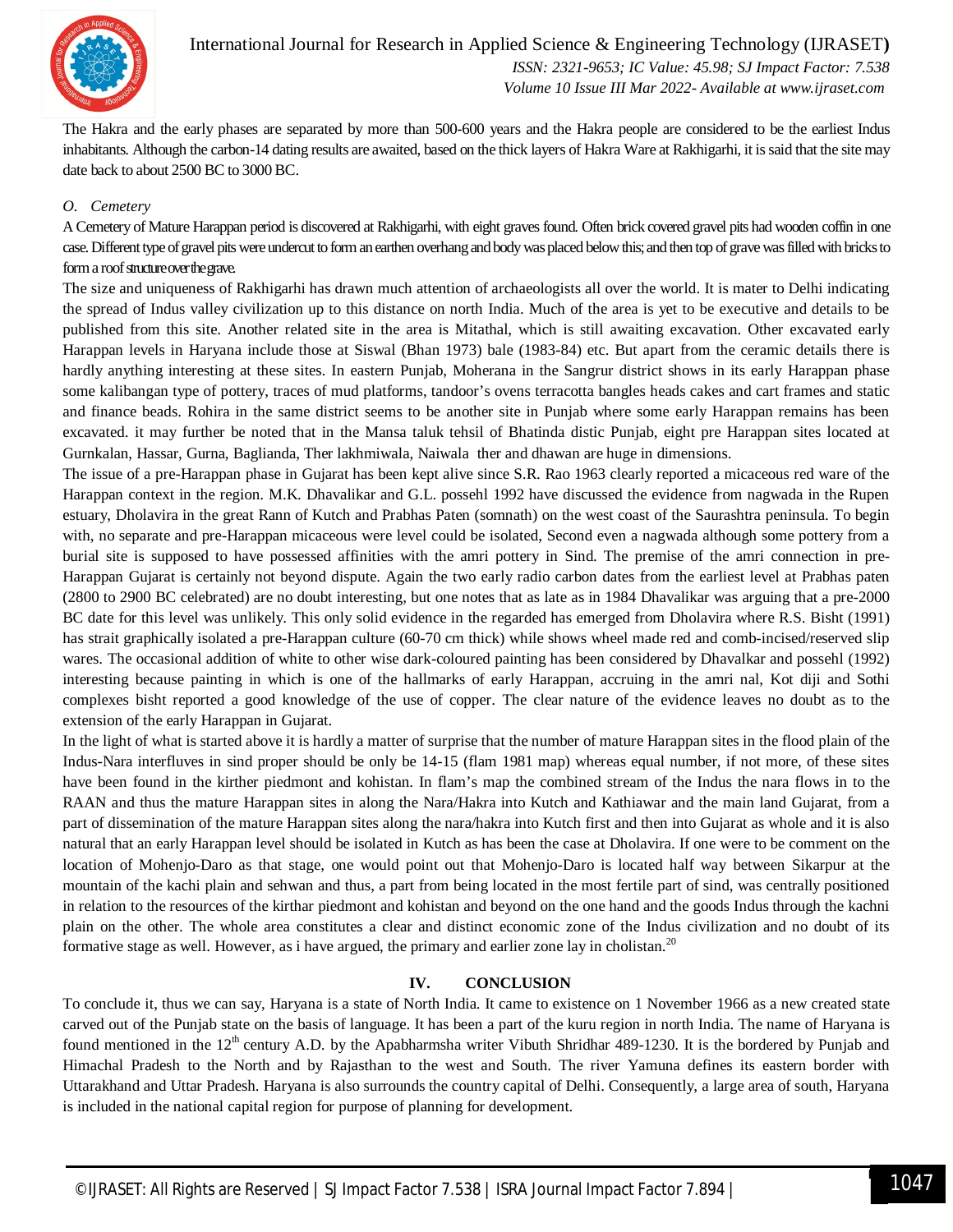

#### International Journal for Research in Applied Science & Engineering Technology (IJRASET**)**  *ISSN: 2321-9653; IC Value: 45.98; SJ Impact Factor: 7.538 Volume 10 Issue III Mar 2022- Available at www.ijraset.com*

The name of Haryana could mean "the Abode of God "derived from Sanskrit word Hari (the Hindu God Vishnu) and Ayana (home). Scholars such as Munilal, Murli Chand, shatma, H.A. phadke and sukhdev Singh, believe that the name of Haryana comes from the word of Hari (Sanskrit Harit, green) and Ayana, Forest. Haryana name was probably derived from the greatest Rana Hari Rai.

Haryana was the outer most location of the ancient Indus valley civilization with centres such as, Bangawali and Rakhlgharh. The most important centre Rakhlgharh is now a village in Hisar district. The site is dated 5,000 years old. Evidence of paved roads drainage system, large rain water collection, storage system, terracotta brick, status production and skilled metal working (in both bronze and precious metals.) has been in curved.

The archaeological excavation done here by the department of archaeological Haryana have ravelled a finally constructed fort town of the Harappa period overlying an extensive proto-urban settlements of the pre-happen culture. If the discovered ancient relics are arranged together, a fairly centre that if kalibangan was a metro politician town in the lower middle valley of the River Sarasvati. Banawali was possibly one along two upper middle courses of the river.

While the pre happen culture was still young, a new set of the people occupied Rakhigari. The soon built a were planned and fortified township in the classical chessboard pattern. Planned of mud-bricks houses with several rooms, a kitchen, a toilet etc are found to be built on both the sides on the roads and lane their sanitary arrangements depended upon use of sanitary pottery jars. Which served as wash basins? They were also used for soaking purposes.

Among the painted motifs, peacock, papal and banana leaves, trees, deer, stars, fish, flowers, interesting circles and honey comb patterns are of special interest. Certain figures of mother goddess and the like suggest that the Harappa were very fond of decorating their persons with elaborate head gear, ear rings, neckless, grassland etc. copper and bronze were used for making weapons and tools as also for making ornaments and items like arrows, spearheads rods, wires and hair pins. Breads fishe hooks, rings, bangles, antimony rods and razor blades.

This site is one of the most important archaeologist sites of Haryana. It has attractive the attention of Indian archaeologist and in importance. It rivals Kotdill and chanhuo (Sind Pakistan) kalibangan (Rajasthan) Surkotda and other Gujarat Rakhighiri (Hisar district and mittathal Bhiwani district.

The excavation of archaeology survey of India began here on December 14, last year and the excavation had gathered several clinting evidence of a 5000-year old Indus valley civilization Harappan. The ASI has collected several antiquities during the excavation so for which points the existence of Harappa era town ship here. The antiquities include three seals of the Harappa era bearing the impression of a pottery of that period, ornaments like copper bangles, steatite beads, copper, ring and several other antiquities like sling ball for scan ring away animals and birds from the fields, soak. Pits for the drainage water, circular cakes and net sinkers made of clay and children toy's like humped bull and whistle made of clay cheers.

Rakhlgarhi is a village in Hisar district in the state of Haryana. It is around 150km from Delhi. In 1963 Archaeologists' discovered that the village was the state of largest known city of so called Indus valley civilization. A city that was much larger and more ancient than Harappa and Mohan Jodhar site. It is situated on the dry bed of the river Sarasvati.

Archaeology of India has progressively changed from antiquarian pursuit to rigorous science. Leading this transformation has been the Archaeological survey of India, since the establishment in 1861 it has been digging and discovering precious historical sites and deciphering and describing thousand of important inscriptions. The  $150<sup>th</sup>$  anniversary is an occasion for the nation to acknowledge the Asi's commendable track record and reflect on its future. Alexender Cunningham's 1861 memorandum to Lord Canning, which impressed to the Colonial power the "Supreme Need" to undertaken a systematic survey of monuments in India, led to the appointment of the first Archaeological surveyor.

#### **REFERENCES**

- [1] India today, Rakhigarhi all set to be developed, as a heritage site, as plans road to fame though Harappan.p, 8.
- [2] Michel Danino, The lost river Pub. By, penguin India, 2010. p,p 18,33
- [3] B.B. Lal, The sarasvati flows on, ex-director general, archaeological survey of India, p, 22, 2002.
- [4] L. Possehl, The Indus civilization, Pub. Gregory 2002, a contemporary perspective, p, p, 26, 28.
- [5] Chandigarh newsline, 2/23/2007 'Rakhigarhi is the largest site ever found.
- [6] Archaeological survey of India. "Indian archaeology 1997-98', a review, p,p 104,131.
- [7] Dilip K. Chakrabati, Prehistory and Harappan civilization, pub. N.C. Joshi, Delhi, 1998 p, 121.
- [8] Sunday times, Rakhigarhi, the largest Indus valley civilization site, Jun3, 2012,
- [9] Prof. Vasant Shinde, vice chancellor, director Deccan College, Archaeological survey of India, 2008.
- [10] R. Meintosh Jane, The ancient Indus valley, pub, G.S.Khwaja, New Delhi, 2001 p,p, 41,42.
- [11] Kanti pawar, assistant prof.dept. Of Archaeology, Deccan, college 2010.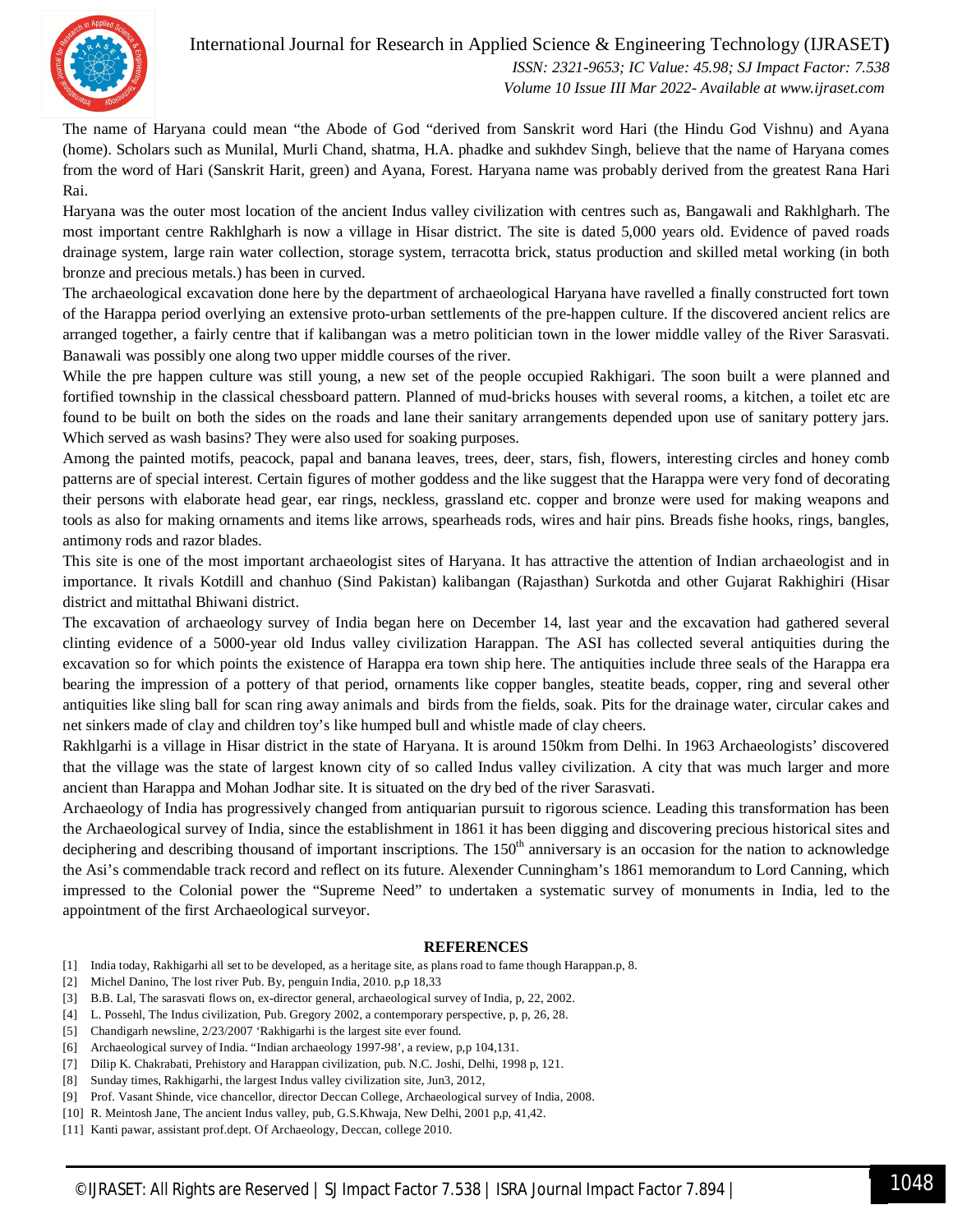



 *ISSN: 2321-9653; IC Value: 45.98; SJ Impact Factor: 7.538 Volume 10 Issue III Mar 2022- Available at www.ijraset.com*

- [12] R. Meintosh Jane, Ancient Indus valley 2008, New Delhi, p,p, 12,13.
- [13] Ibid, p98.
- [14] L. Possehl, The Indus civilization, pub, Gregory, Delhi,2002, p,81.
- [15] Excavation of Rakhigarhi, Archaeology survey of India, Retrieved 17 July 2012.
- [16] Dilip K. Chakrabarti, The archaeology of ancient Indian Cities, pub by N.C. Joshi, Delhi, 1998 p,88.
- [17] Indian Archaeology, a Review 1997,98, p,p, 79,84
- [18] R, Mcintosh, Jain, The Ancient Indus Valley, p, p, 333,141.
- [19] Dilip K. Chakrabarti, Indian Archaeological History, Delhi, 1998, p, 127.

 $[20]$  Ibid, p, 74.